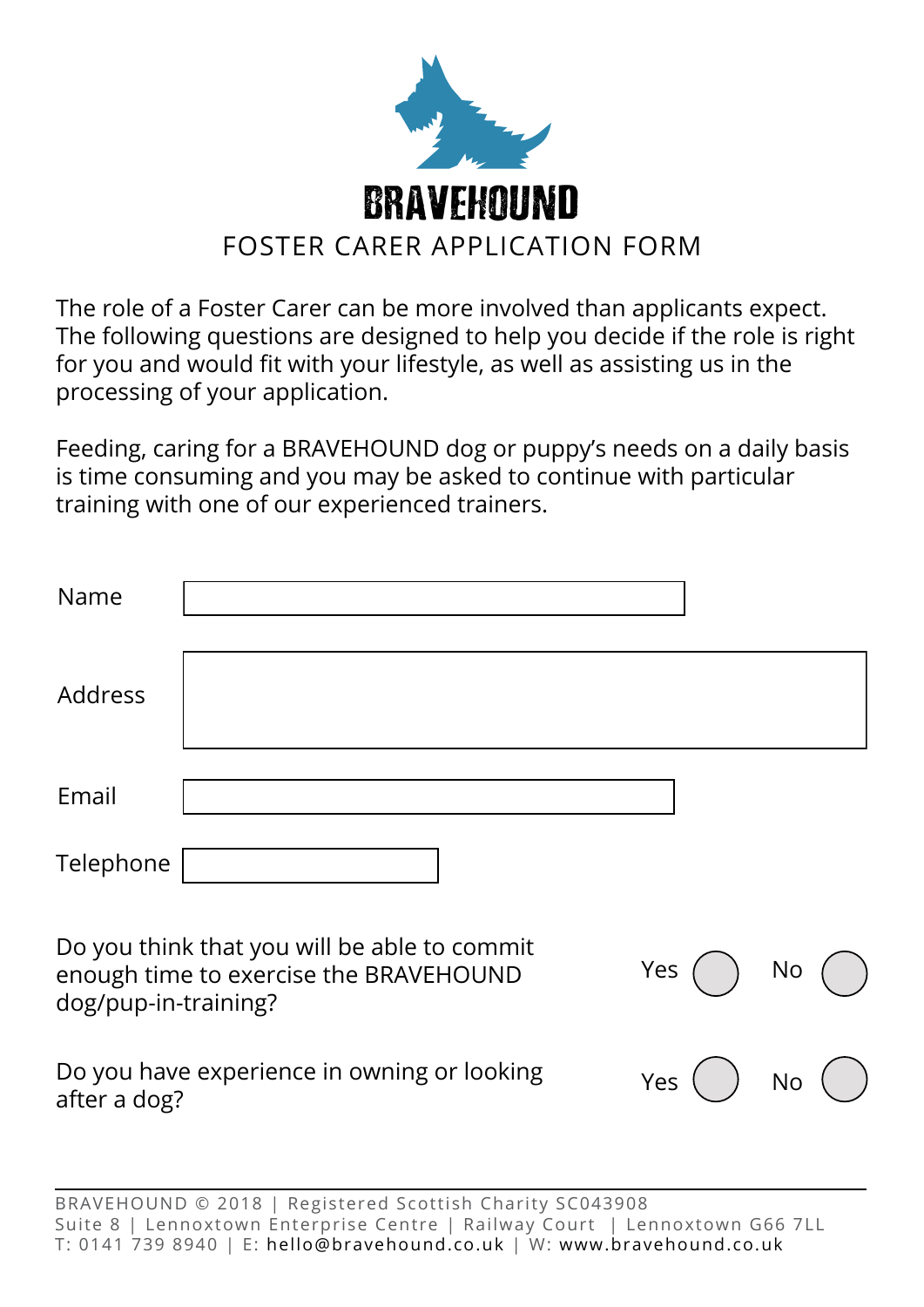| Do you have access to a suitable area where<br>the dog/puppy could be taken for toileting<br>purposes during the day, including first thing<br>in the morning and last thing at night? | Yes | No |  |
|----------------------------------------------------------------------------------------------------------------------------------------------------------------------------------------|-----|----|--|
| Do you have any other pets? We ask this question<br>because other dogs must be of a suitable<br>temperament.                                                                           | Yes | No |  |
| <b>DETAILS OF OTHER PETS:</b>                                                                                                                                                          |     |    |  |
|                                                                                                                                                                                        |     |    |  |
| Do you have any children living with you?<br>If yes, please provide ages:                                                                                                              | Yes | No |  |
|                                                                                                                                                                                        |     |    |  |

In order for applications to be processed, each applicant is required to provide details of two character referees.

Your referees must have known you for the past two years, not be related to you and not be living at the same address as you.

Before you add details of your referees below, please ensure you have their permission to use them: